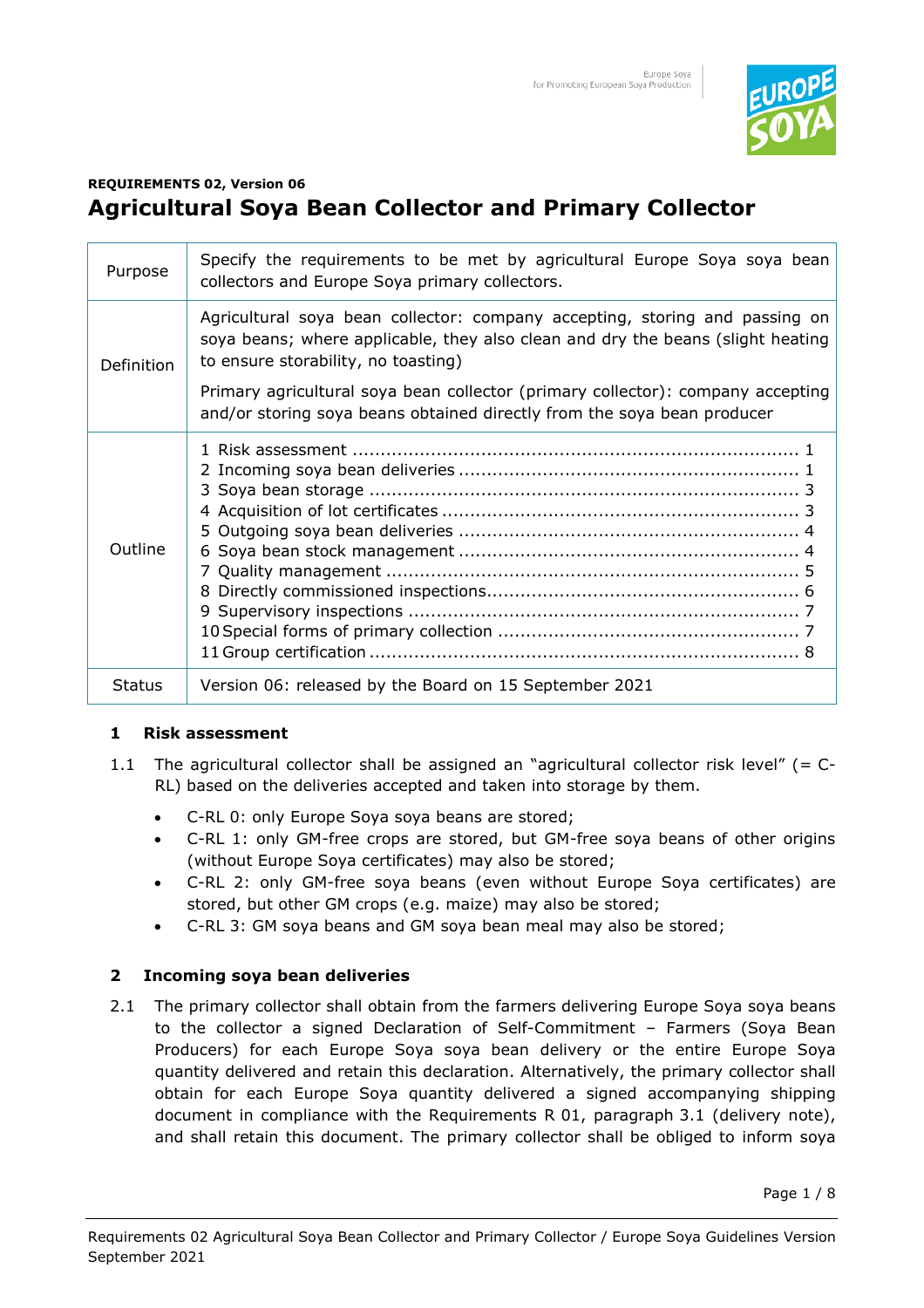

bean farmers about the latest Europe Soya Requirements when requested to do so by Donau Soja Organisation.

The primary collector shall keep an up-to-date list of all farmers delivering Europe Soya soya beans to the collector.

2.2 If the farmer delivering soya beans to the primary collector is located in a production area of risk level 0-2 (F-RL0, F-RL1, F-RL2):

The primary collector accepts produce either from individually certified Europe Soya soya bean producers or shall establish a group certification including all Europe Soya soya bean producers delivering to the primary collector (see Group certification paragraph 3).

2.3 If the farmer delivering soya beans to the primary collector is located in a production area of risk level 3 (F-RL 3):

The primary collector shall verify that the farmer has registered in due time with Donau Soja Organisation, i.e. by 30 July of the respective harvest year (see Requirements R 01, paragraphs 4.1 and 5.1).

The primary collector shall keep an up-to-date list of all farmers belonging to the same agricultural enterprise as this collector and delivering Europe Soya soya beans exclusively to this collector (see Requirements R 01, paragraph 5.1). These farmers shall be listed in the annex to the certificate belonging to the primary collector.

- 2.4 The primary collector shall document each soya bean supplier, including their EU registration number (or an equivalent specification in non-EU countries), the quantity delivered by them and the quality label ("Europe Soya").
- 2.5 The primary collector shall check the plausibility of the details given by all Europe Soya soya bean farmers. This plausibility check shall be based on calculations of the size of areas under crops and the quantities delivered by the soya bean farmers to the collector.
- 2.6 The agricultural collector/primary collector shall take a retained sample of each soya bean lot accepted by them, and shall store this sample for at least one year safely and without influencing its quality, ensuring traceability.

If the primary collector is located in a production area of GM-risk level 1 (GM-RL 1) and if the farmer delivering soya beans to this collector is also located in such a production area:

- The storage period of retained samples can be reduced to six months from the date of sale if the primary collector can demonstrate that the storage period for the Europe Soya soya beans concerned has also been reduced.
- Composite samples shall be permitted as long as they do not exceed five individual deliveries (e.g. truck, tractor) and 100 tonnes per day. In this case, the primary collector shall additionally conduct rapid GM tests on each delivery unit (vehicle). The primary collector shall also document the results of these tests as well as the origin of the individual deliveries.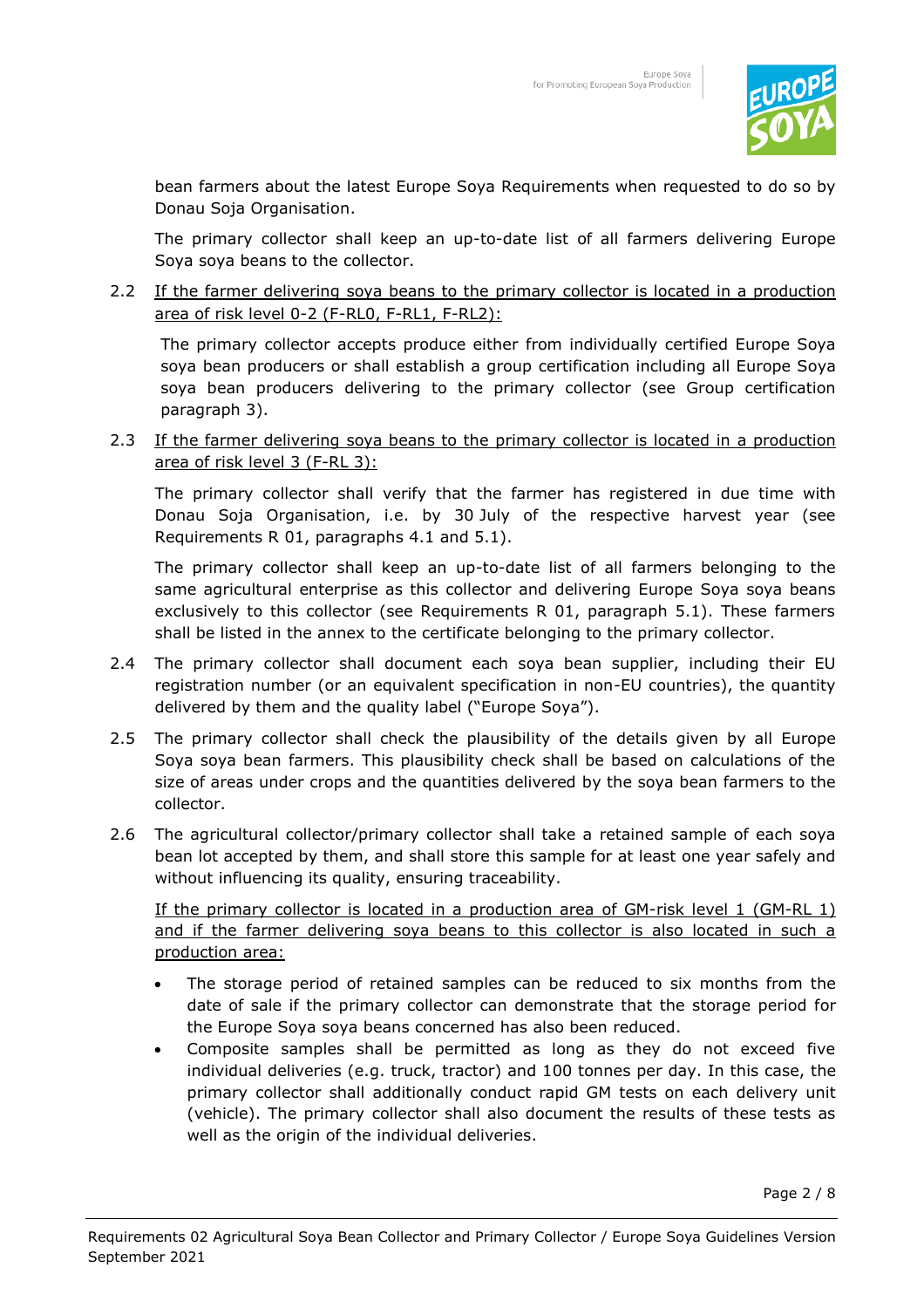

Please note: Sampling and storage shall be in accordance with the customs of the Agricultural Products Exchange in Vienna (Börse für landwirtschaftliche Produkte in Wien) or with the GAFTA Sampling Rules No. 124 (chapter 3 "General", chapter 4 "Method of Drawing Samples", chapter 5 "Sample Labels").

## **3 Soya bean storage**

- 3.1 The agricultural collector/primary collector shall ensure that no mixing of different soya bean qualities occurs. For this purpose, the use of each soya bean lot delivered to the collector shall be documented in the individual transfer and loading cells. The collector shall refer to soya beans certified as "Europe Soya" in internal documentation and ensure correct declaration on site.
- 3.2 The primary collector shall send harvest declarations to both their contracted certification body and Donau Soja Organisation [\(quality@donausoja.org\)](mailto:quality@donausoja.org) on the following occasions:
	- main declaration: notification after the expected end date of incoming delivery, but no later than 30 November of the current calendar year;
	- post-declaration: notification if the primary collector still accepted produce following a main declaration. Post-declarations shall be provided within 30 days after delivery including a justification, for the quantity to be recorded in the Europe Soya system. Post declarations which are made after the defined deadline shall be agreed in advance with Donau Soja Organisation.

Each harvest declaration shall include the following information:

- reason for the notification: main declaration or post-declaration (see above);
- stock of Europe Soya soya beans;
- stock of soya bean qualities other than Europe Soya;
- name and contact of the primary collector;
- harvest year;
- name and address of the delivering Europe Soya soya bean farmers;
- date of incoming deliveries and delivery volume of Europe Soya soya bean farmers.

#### **4 Acquisition of lot certificates**

- 4.1 The agricultural collector/primary collector shall send lot certificate requests to their certification body. Each of these requests shall include the following information:
	- name and contact information of the buyer;
	- quantity of Europe Soya soya beans intended to be delivered;
	- name of the agricultural collector;
	- harvest year;
	- where applicable: codes of the lot certificates the quantity of Europe Soya soya to be sold consists of.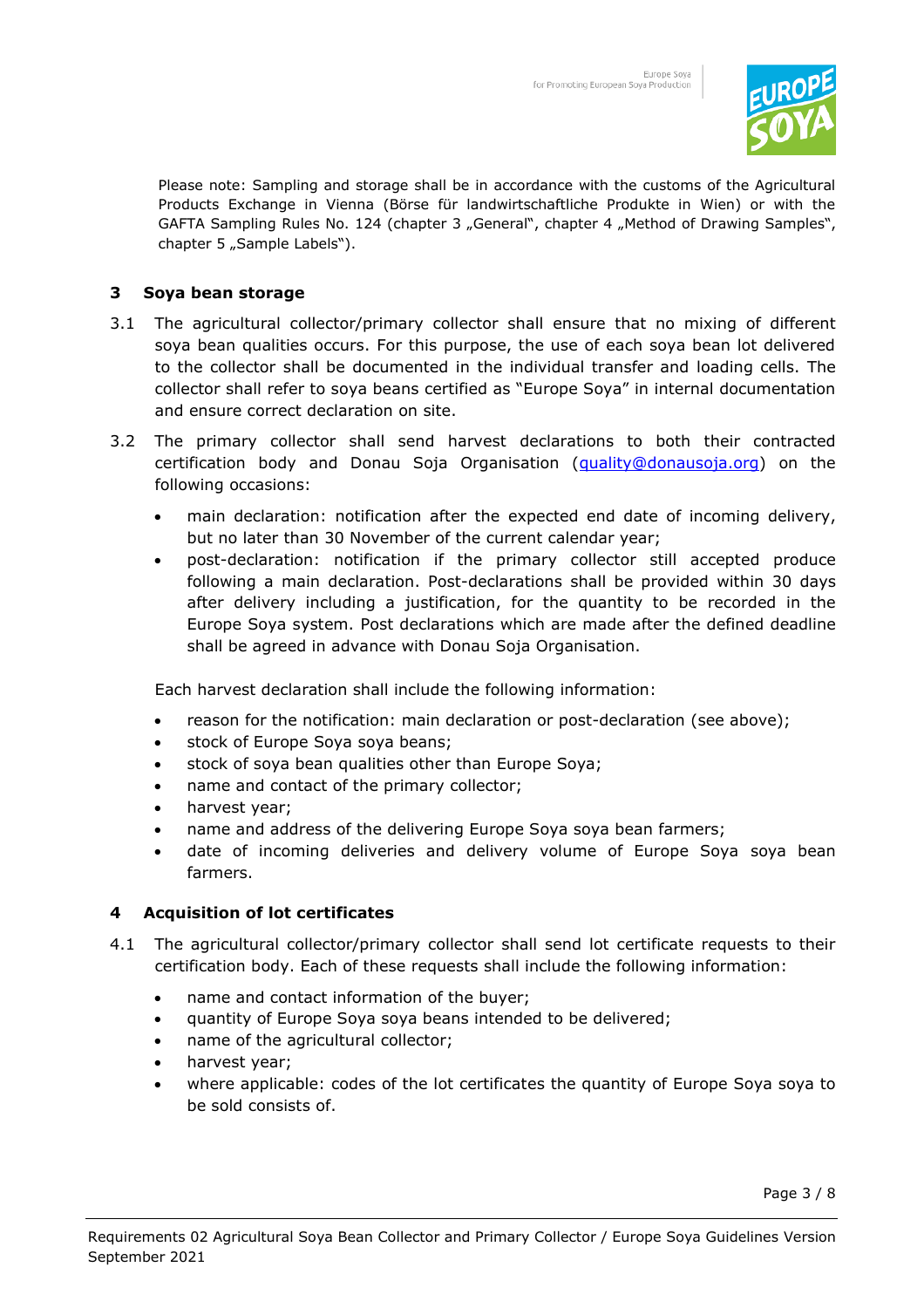

- 4.2 The agricultural collector/primary collector shall accept as response from their certification body the lot certificate in the form of a signed PDF document. The lot certificate shall include the following information:
	- code of the certification body;
	- code of the lot certificate;
	- quantity of the soya bean lot certified as Europe Soya;
	- name and contact information of the buyer;
	- harvest year;
	- "Europe Soya" logo.
- 4.3 The maximum quantity of Europe Soya soya beans comprised by a lot is the quantity stipulated in the supply contract.

### **5 Outgoing soya bean deliveries**

- 5.1 The agricultural collector/primary collector shall send the lot certificates to the buyer of the corresponding lots.
- 5.2 The agricultural collector/primary collector shall document each soya bean lot delivered, including the quantity delivered, the quality label ("Europe Soya"), the buyer's EU registration number (or an equivalent specification in non-EU countries) and codes of the corresponding lot certificates.
- 5.3 The agricultural collector/primary collector shall take a retained sample of each soya bean lot delivered, and shall store this sample for at least one year safely and without influencing its quality.

Please note: Sampling and storage shall be in accordance with the customs of the Agricultural Products Exchange in Vienna (Börse für landwirtschaftliche Produkte in Wien) or with the GAFTA Sampling Rules No. 124 (chapter 3 "General", chapter 4 "Method of Drawing Samples", chapter 5 "Sample Labels").

5.4 The agricultural collector/primary collector shall refer to soya beans certified and delivered (sold) to a customer as "Europe Soya" ("ES") in internal documentation and on all delivery notes, invoices, as well as packaging (if applicable).

#### **6 Soya bean stock management**

- 6.1 In the following cases, the agricultural collector/primary collector shall send to their certification body quantity amendment notifications regarding the stock of Europe Soya soya beans, specifying the reason for the notification:
	- carry-over: remaining stock from the previous harvest year (notification by 31 August of the current calendar year, otherwise these quantities in store shall no longer qualify as Europe Soya);
	- deviation of quantities delivered: outgoing deliveries deviating from contracted delivery quantities.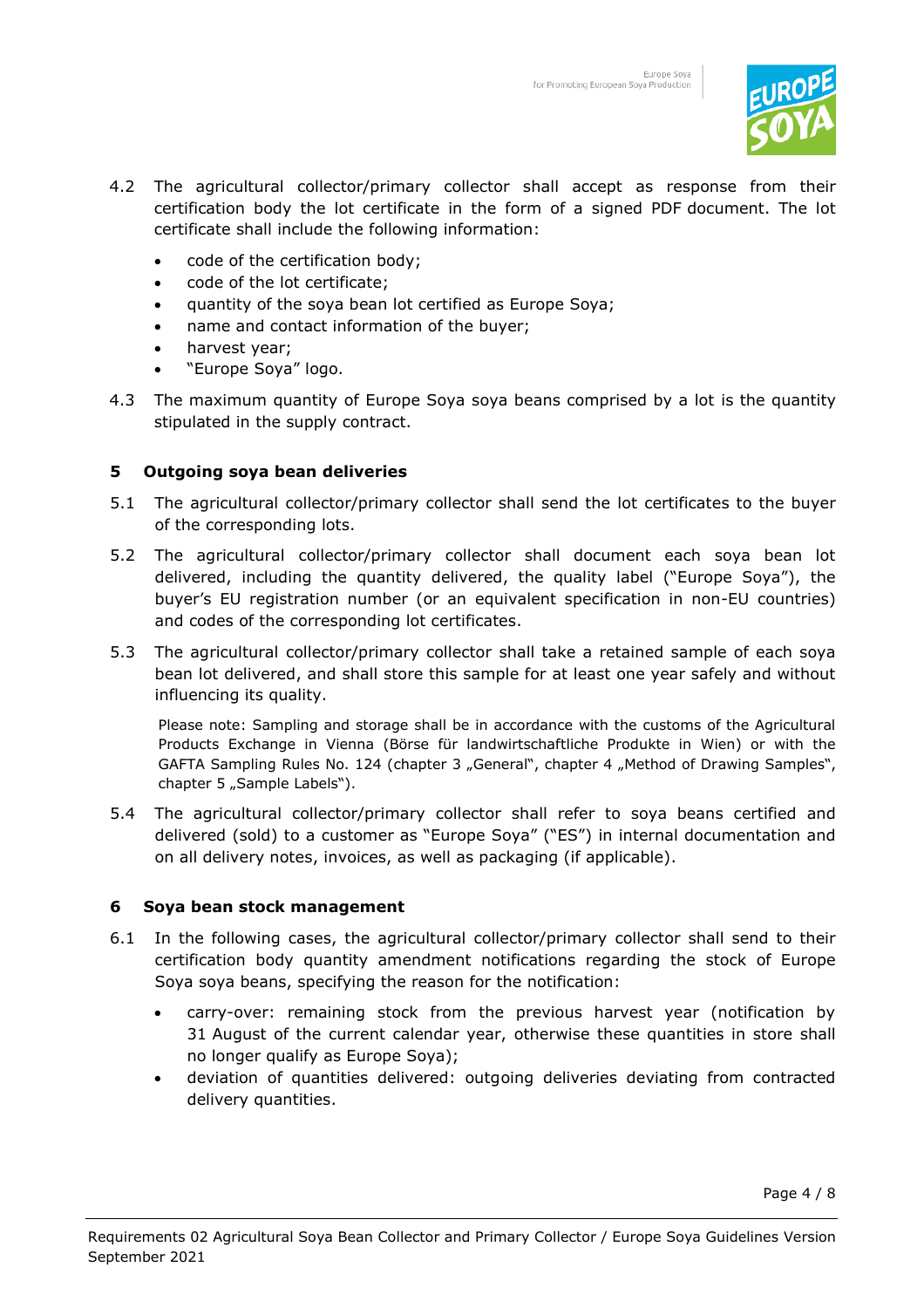

## **7 Quality management**

#### 7.1 In-house QM System

If the agricultural collector/primary collector is **located in a production area of GMrisk level 2 or 3 (GM-RL 2 or GM-RL 3),**

or

If the agricultural collector/primary collector accepts produce from **a production area of GM- risk level 2 or 3 (GM-RL 2 or GM-RL 3),**

or

If the agricultural collector / primary collector **is categorised at risk level 2 or 3 (C-RL 2 or C-RL 3):**

The agricultural collector / primary collector shall operate a documented in-house QM system establishing standard operating procedures to prevent GM contamination (incorporated into the HACCP system) throughout the company and including, at the least, the following elements:

- process chart including all details such as the conveying paths;
- determination of the critical control points with respect to the GM risk (identify, manage, verify);
- documentation of internal inspections.

#### 7.2 Rapid tests / PCR tests after delivery / in the warehouse:

If the primary collector is **located in a GM risk level 2 (GM-RL2) production area (Romania excepted),**

or

if the primary collector **accepts produce from GM risk level 2 (GM-RL2) production areas (Romania excepted) ,** 

or

if the primary collector is **categorised at risk level 2 or 3 (C-RL 2 or C-RL 3):**

Once taking into storage is completed, the collector shall conduct, at the least, one rapid GM test (Roundup Ready and LibertyLink) on each storage unit and per 100 tonnes respectively. A positive rapid test result shall entail two further rapid GM tests. If any two of the three rapid tests conducted give a positive result, the collector shall have a PCR test performed.

If the PCR test detects the presence of GM content: The collector shall inform their contracted certification body of the result and, at the same time, send the relevant lot certificate to this certification body. Afterwards, the collector shall take the appropriate measures (root cause analysis and/or marketing ban).

Please note: Sampling and storage shall be in accordance with the customs of the Agricultural Products Exchange in Vienna (Börse für landwirtschaftliche Produkte in Wien) or with the GAFTA Sampling Rules No. 124 (chapter 3 "General", chapter 4 "Method of Drawing Samples", chapter 5 "Sample Labels").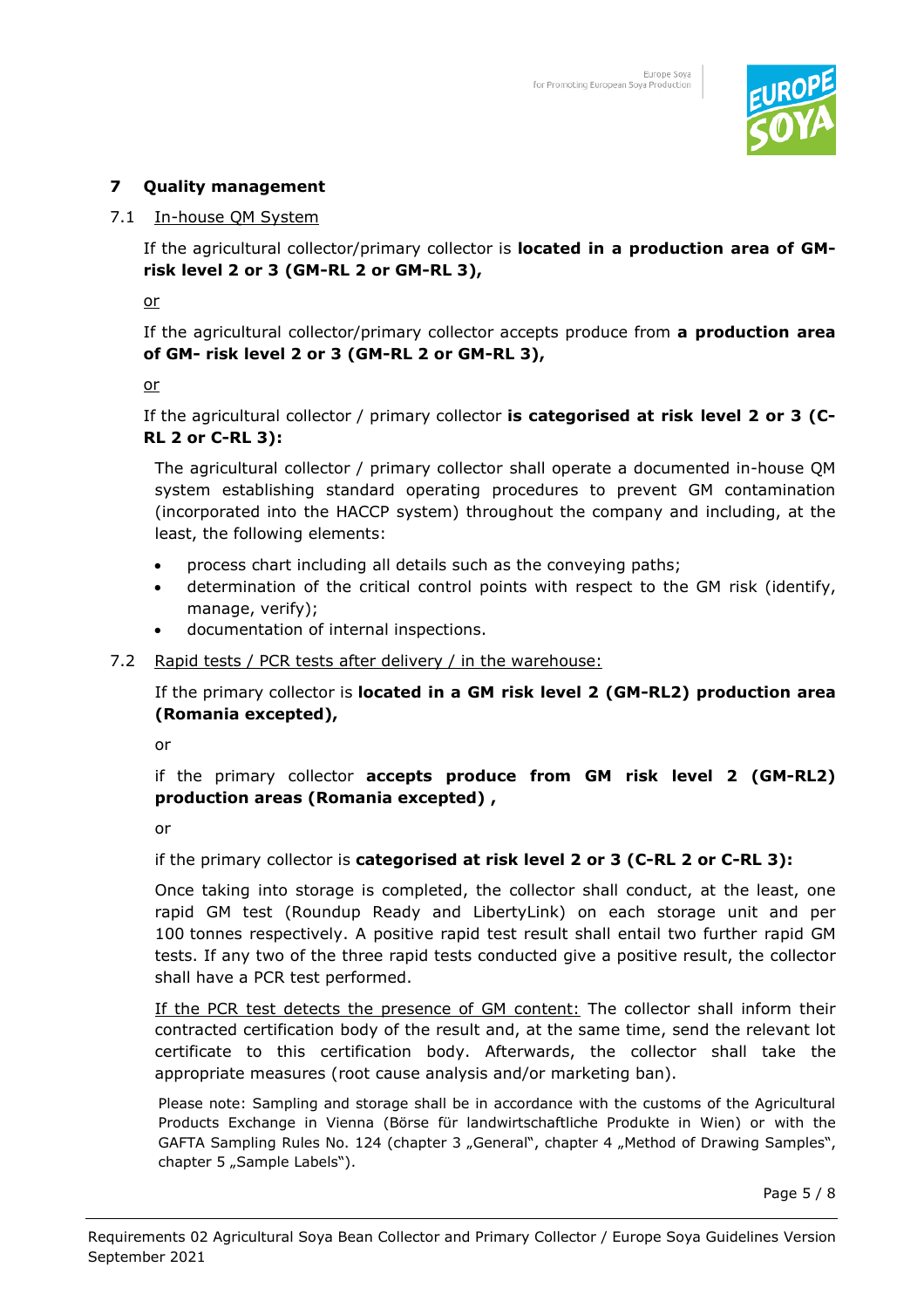

#### 7.3 Rapid tests / PCR tests on delivery:

## If the primary collector is **located in a production area of GM-risk level 3 (GM-RL 3) or in Romania**

or

#### if the primary collector **accepts produce from GM-risk level 3 production areas (GM-RL 3) or from Romania:**

Before the produce is accepted and taken into storage, the collector shall conduct rapid GM tests (Roundup Ready and LibertyLink) on each delivery unit and at least once per 100 tonnes respectively. A positive rapid test result shall entail two further rapid GM tests. If any two of the three rapid tests conducted give a positive result, the collector shall have a PCR test performed.

If the PCR test detects the presence of GM content: The collector shall inform their contracted certification body of the result and, at the same time, send the relevant information (e.g. Declaration of Self-Commitment - Farmers) to this certification body. Afterwards, the collector shall take the appropriate measures (root cause analysis and/or marketing ban).

Please note: Sampling and storage shall be in accordance with the customs of the Agricultural Products Exchange in Vienna (Börse für landwirtschaftliche Produkte in Wien) or with the GAFTA Sampling Rules No. 124 (chapter 3 "General", chapter 4 "Method of Drawing Samples", chapter 5 "Sample Labels").

7.4 Physical and technical separation:

### If the agricultural collector/primary collector **is located in a production area of GMrisk level 3 (GM-RL 3),**

or

if the agricultural collector/primary collector **accepts produce from production area of GM-risk level 3 (GM-RL 3),** 

or

## if the agricultural collector/primary collector **is categorised at risk level 2 or 3 (C-RL 2 or C-RL 3):**

The different soya bean qualities shall be separated both physically and technically. If only chronological separation is possible a duly justified explanation shall be available.

#### **8 Directly commissioned inspections**

- 8.1 The agricultural collector/primary collector shall conclude an inspection contract with a certification body recognised by Donau Soja Organisation, commissioning this body to undertake chargeable inspections at the following frequency:
	- collectors of all risk levels: first inspection;
	- collectors of risk levels 0 to 2 (C-RL  $0-2$ ): further inspections every two years;
	- collectors of risk level 3 (C-RL 3): further inspections once a year.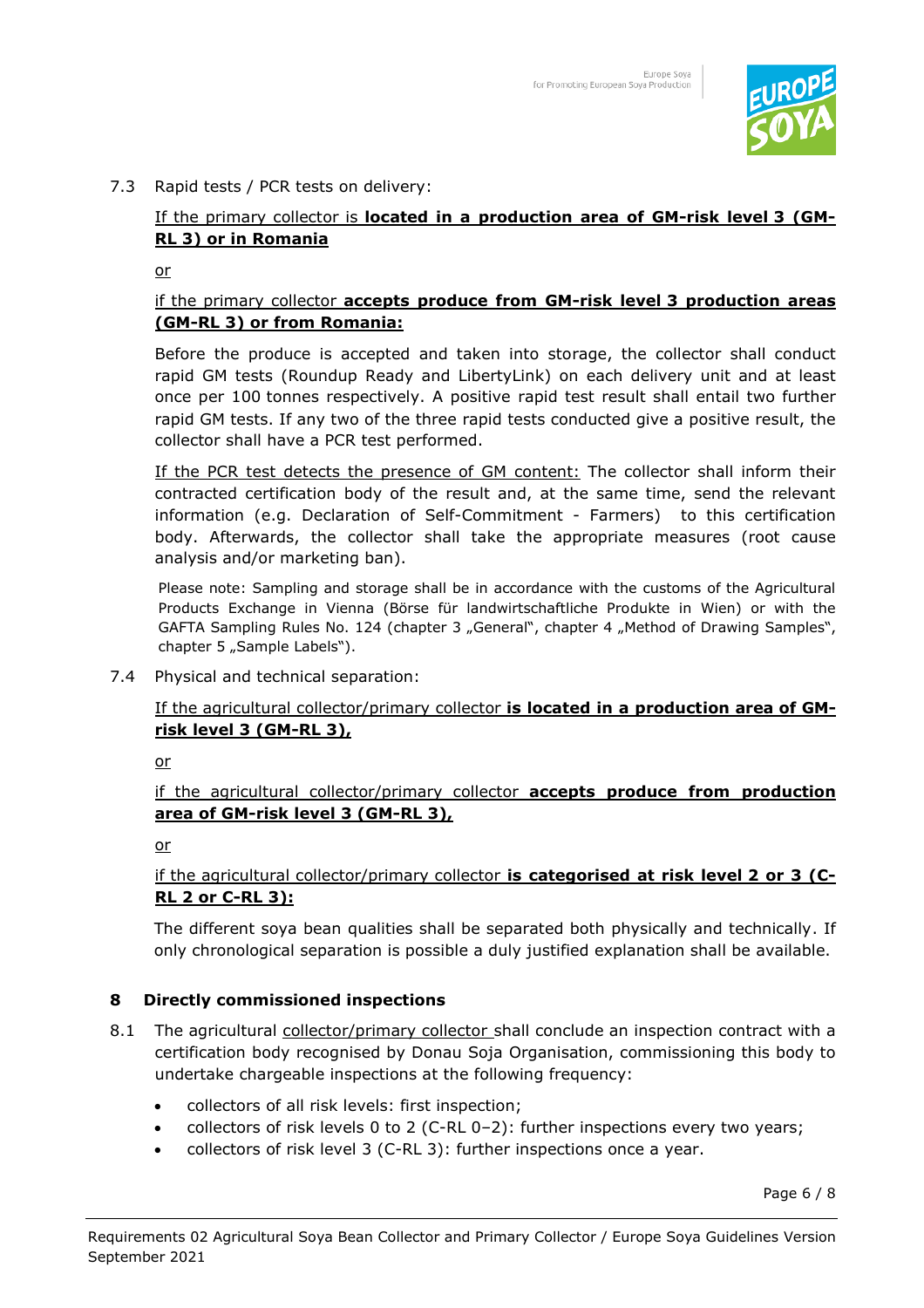

If the collector complies with the stated requirements, they shall be certified as a Europe Soya agricultural collector.

Primary collectors in production areas of GM-risk level 2 or 3 (GM-RL 2, GM-RL 3) need to be initially certified before the (harvested) soya beans are taken into storage.

- 8.2 All other collectors may be initially certified at a later date; however, in any case the initial certification has to be conducted before the first Europe Soya lot is sold. The directly commissioned certification body shall take a composite sample of the Europe Soya soya from the entire company within the scope of their Europe Soya audit, and shall submit this sample for a PCR test.
- 8.3 If the primary collector is located in production areas with pesticide risk level 2 (PESTICIDE-RL 2):

The directly commissioned certification body shall take a composite sample of the Europe Soya soya from the entire company each year following the harvest and shall submit this sample for a pesticide residue analysis.

8.4 If the certified agricultural collector/primary collector suspends or terminates their Europe Soya activity, Donau Soja Organisation may, at the expense of the agricultural collector, demand a final inspection by the directly commissioned certification body to verify all conformities from the last audit to the date of termination of the contract. The scope of the final inspection shall be reduced compared to a normal inspection, whereby the exact scope shall be determined by Donau Soja Organisation, if necessary with the directly commissioned certification body.

#### **9 Supervisory inspections**

9.1 The agricultural collector/primary collector shall accept supervisory inspections (riskbased sampling) by inspection bodies or inspectors commissioned by Donau Soja Organisation.

#### **10 Special forms of primary collection**

The primary collection of Europe Soya soya beans shall usually be undertaken by agricultural collectors who, on the one hand, receive Europe Soya Declarations of Self-Commitment from the farmers (soya bean producers), document them and check them for plausibility and, on the other hand, launch the process of lot certification with the aid of their respective certification body.

Alternatively, the soya bean farmers (producers) may deliver their Europe Soya soya beans directly to a primary processor. In this case, this primary processor shall act as the primary collector (see paragraph 10.1).

Soya bean farmers (producers), located in a production area of risk level 2 or 3 (F-RL 2 or F-RL 3), shall assume the primary collector's function if they sell their Europe Soya harvest directly to a trader. In this case, the soya bean farmer needs to be certified as an primary collector and may only sell Europe Soya soya beans by means of Europe Soya lot certificates (see paragraph 10.2).